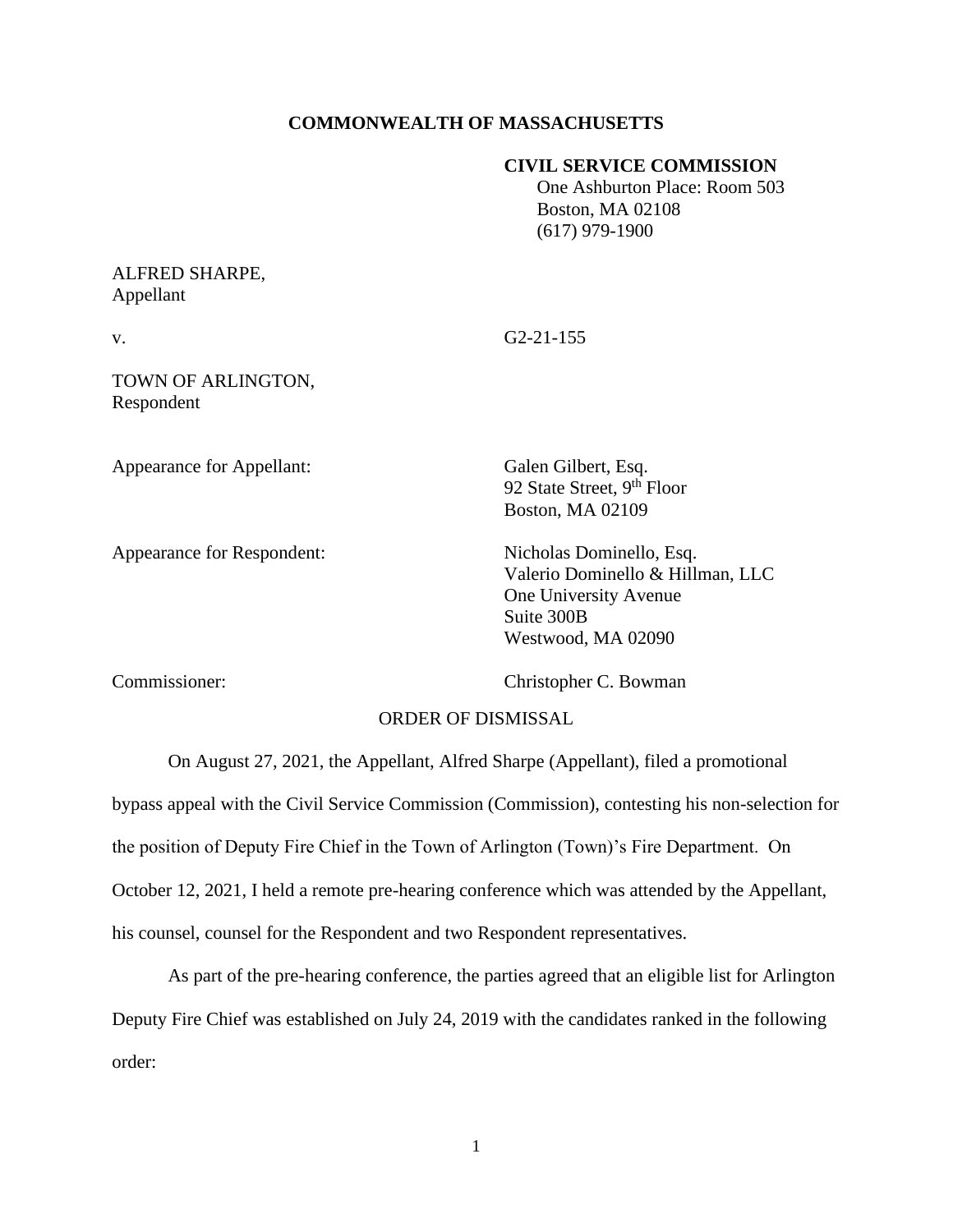- 1. Michael Kelly (TIE)
- 1. Alfred Sharpe (TIE END)
- 2. Daniel Kerr

When a subsequent vacancy became available, all three (3) candidates signed as willing to accept the promotional appointment to Deputy Fire Chief. The Town selected Michael Kelly, who was tied with the Appellant. After the Appellant filed his bypass appeal with the Commission, the Town filed a motion to dismiss and the Appellant filed an opposition. *Analysis*

The Commission has long held that the appointment of a candidate among those with the same rank on a Certification is not a bypass. See Edson v. Reading, 21 MCSR 453 (2008) (upheld by Superior Court: Edson v. Civil Service Comm'n, Middlesex Sup. Ct. No. 08-CV3418 (2009)); Servello v. Dep't of Correction, 28 MCSR 252 (2015); Bartolomei v. Holyoke, 21 MCSR 94 (2008); Coughlin v. Plymouth, 19 MCSR 434 (2006); Kallas v. Franklin School Dep't, 11 MCSR 73 (1998). See also Cotter v. Boston, 193 F. Supp. 2d 323, 354 (D. Mass. 2002) (citing HRD's guide), *rev'd in part on other grounds*, 323 F.3d 160 (1st Cir. 2003) ("when a civil service exam results in a tie -score, and the appointing authority ... promotes some but not all of the candidates, no actionable ` bypass ' has taken place in the parlance of ... civil service"); Thompson v. Civil Service Comm'n, Suffolk Superior Ct. No. MICV 1995-5742 (1996) (concluding that selection among tied candidates does not present a bypass). Cf. Massachusetts Ass'n of Minority Law Enforcement Officers v. Abban, 434 Mass. 256, 261 (2001) ("In deciding bypass appeals, the commission must determine whether the appointing authority has complied with the requirements of Massachusetts civil service law for selecting lower scoring candidates over higher scoring candidates").